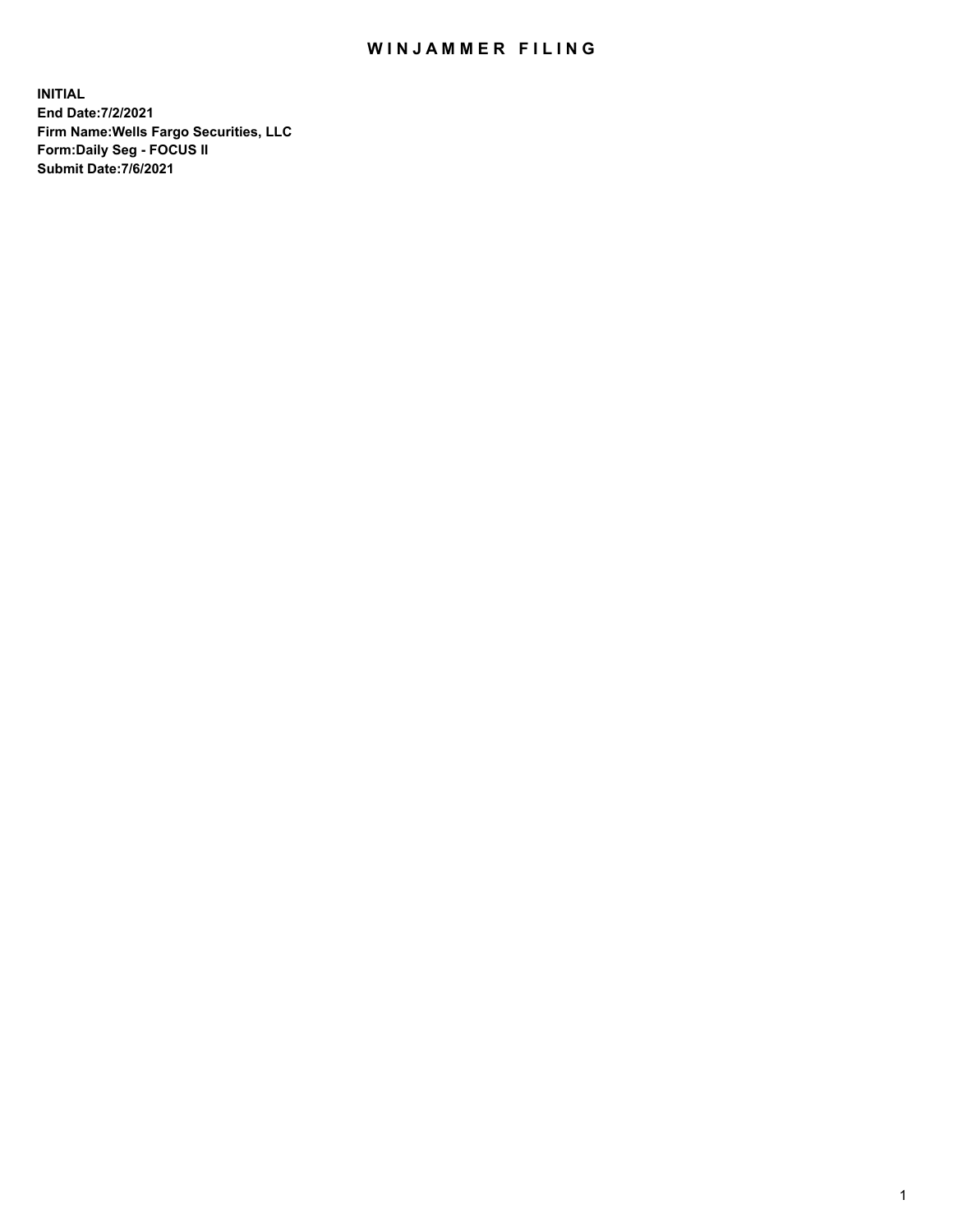**INITIAL End Date:7/2/2021 Firm Name:Wells Fargo Securities, LLC Form:Daily Seg - FOCUS II Submit Date:7/6/2021 Daily Segregation - Cover Page**

| Name of Company                                                                                                                                                                                                                                                                                                               | <b>Wells Fargo Securities LLC</b>                                         |
|-------------------------------------------------------------------------------------------------------------------------------------------------------------------------------------------------------------------------------------------------------------------------------------------------------------------------------|---------------------------------------------------------------------------|
| <b>Contact Name</b>                                                                                                                                                                                                                                                                                                           | <b>James Gnall</b>                                                        |
| <b>Contact Phone Number</b>                                                                                                                                                                                                                                                                                                   | 917-699-6822                                                              |
| <b>Contact Email Address</b>                                                                                                                                                                                                                                                                                                  | james.w.gnall@wellsfargo.com                                              |
| FCM's Customer Segregated Funds Residual Interest Target (choose one):<br>a. Minimum dollar amount: ; or<br>b. Minimum percentage of customer segregated funds required:% ; or<br>c. Dollar amount range between: and; or<br>d. Percentage range of customer segregated funds required between:% and%.                        | 270,000,000<br><u>0</u><br><u>00</u><br>00                                |
| FCM's Customer Secured Amount Funds Residual Interest Target (choose one):<br>a. Minimum dollar amount: ; or<br>b. Minimum percentage of customer secured funds required:%; or<br>c. Dollar amount range between: and; or<br>d. Percentage range of customer secured funds required between: % and %.                         | 40,000,000<br>$\overline{\mathbf{0}}$<br>0 <sub>0</sub><br>0 <sub>0</sub> |
| FCM's Cleared Swaps Customer Collateral Residual Interest Target (choose one):<br>a. Minimum dollar amount: ; or<br>b. Minimum percentage of cleared swaps customer collateral required:%; or<br>c. Dollar amount range between: and; or<br>d. Percentage range of cleared swaps customer collateral required between:% and%. | 375,000,000<br><u>0</u><br>0 <sub>0</sub><br>00                           |

Attach supporting documents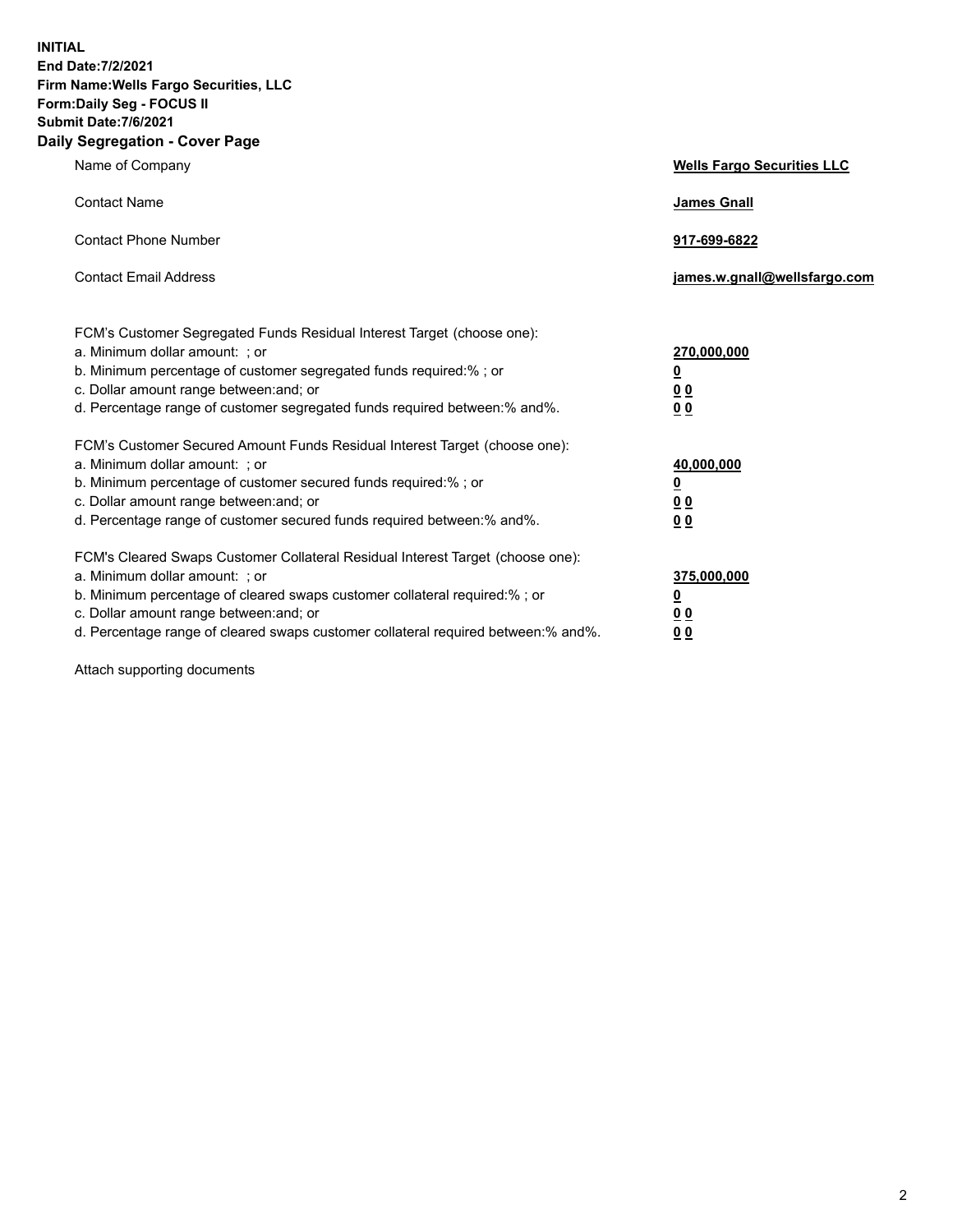**INITIAL End Date:7/2/2021 Firm Name:Wells Fargo Securities, LLC Form:Daily Seg - FOCUS II Submit Date:7/6/2021 Daily Segregation - Secured Amounts**

Foreign Futures and Foreign Options Secured Amounts Amount required to be set aside pursuant to law, rule or regulation of a foreign government or a rule of a self-regulatory organization authorized thereunder **0** [7305] 1. Net ledger balance - Foreign Futures and Foreign Option Trading - All Customers A. Cash **243,223,526** [7315] B. Securities (at market) **206,605,021** [7317] 2. Net unrealized profit (loss) in open futures contracts traded on a foreign board of trade **-3,989,154** [7325] 3. Exchange traded options a. Market value of open option contracts purchased on a foreign board of trade **28** [7335] b. Market value of open contracts granted (sold) on a foreign board of trade **-14,393** [7337] 4. Net equity (deficit) (add lines 1. 2. and 3.) **445,825,028** [7345] 5. Account liquidating to a deficit and account with a debit balances - gross amount **2,504,426** [7351] Less: amount offset by customer owned securities **-2,502,697** [7352] **1,729** [7354] 6. Amount required to be set aside as the secured amount - Net Liquidating Equity Method (add lines 4 and 5) **445,826,757** [7355] 7. Greater of amount required to be set aside pursuant to foreign jurisdiction (above) or line 6. **445,826,757** [7360] FUNDS DEPOSITED IN SEPARATE REGULATION 30.7 ACCOUNTS 1. Cash in banks A. Banks located in the United States **66,699,734** [7500] B. Other banks qualified under Regulation 30.7 **44,847,937** [7520] **111,547,671** [7530] 2. Securities A. In safekeeping with banks located in the United States **123,731,563** [7540] B. In safekeeping with other banks qualified under Regulation 30.7 **0** [7560] **123,731,563** [7570] 3. Equities with registered futures commission merchants A. Cash **53,844,676** [7580] B. Securities **102,891,493** [7590] C. Unrealized gain (loss) on open futures contracts **-31,071,184** [7600] D. Value of long option contracts **28** [7610] E. Value of short option contracts **-14,393** [7615] **125,650,620** [7620] 4. Amounts held by clearing organizations of foreign boards of trade A. Cash **0** [7640] B. Securities **0** [7650] C. Amount due to (from) clearing organization - daily variation **0** [7660] D. Value of long option contracts **0** [7670] E. Value of short option contracts **0** [7675] **0** [7680] 5. Amounts held by members of foreign boards of trade A. Cash **-18,430,771** [7700] B. Securities **200,117,487** [7710] C. Unrealized gain (loss) on open futures contracts **24,180,408** [7720] D. Value of long option contracts **0** [7730] E. Value of short option contracts **0** [7735] **205,867,124** [7740] 6. Amounts with other depositories designated by a foreign board of trade **0** [7760] 7. Segregated funds on hand **0** [7765] 8. Total funds in separate section 30.7 accounts **566,796,978** [7770] 9. Excess (deficiency) Set Aside for Secured Amount (subtract line 7 Secured Statement Page 1 from Line 8) **120,970,221** [7380] 10. Management Target Amount for Excess funds in separate section 30.7 accounts **40,000,000** [7780]

- 
- 11. Excess (deficiency) funds in separate 30.7 accounts over (under) Management Target **80,970,221** [7785]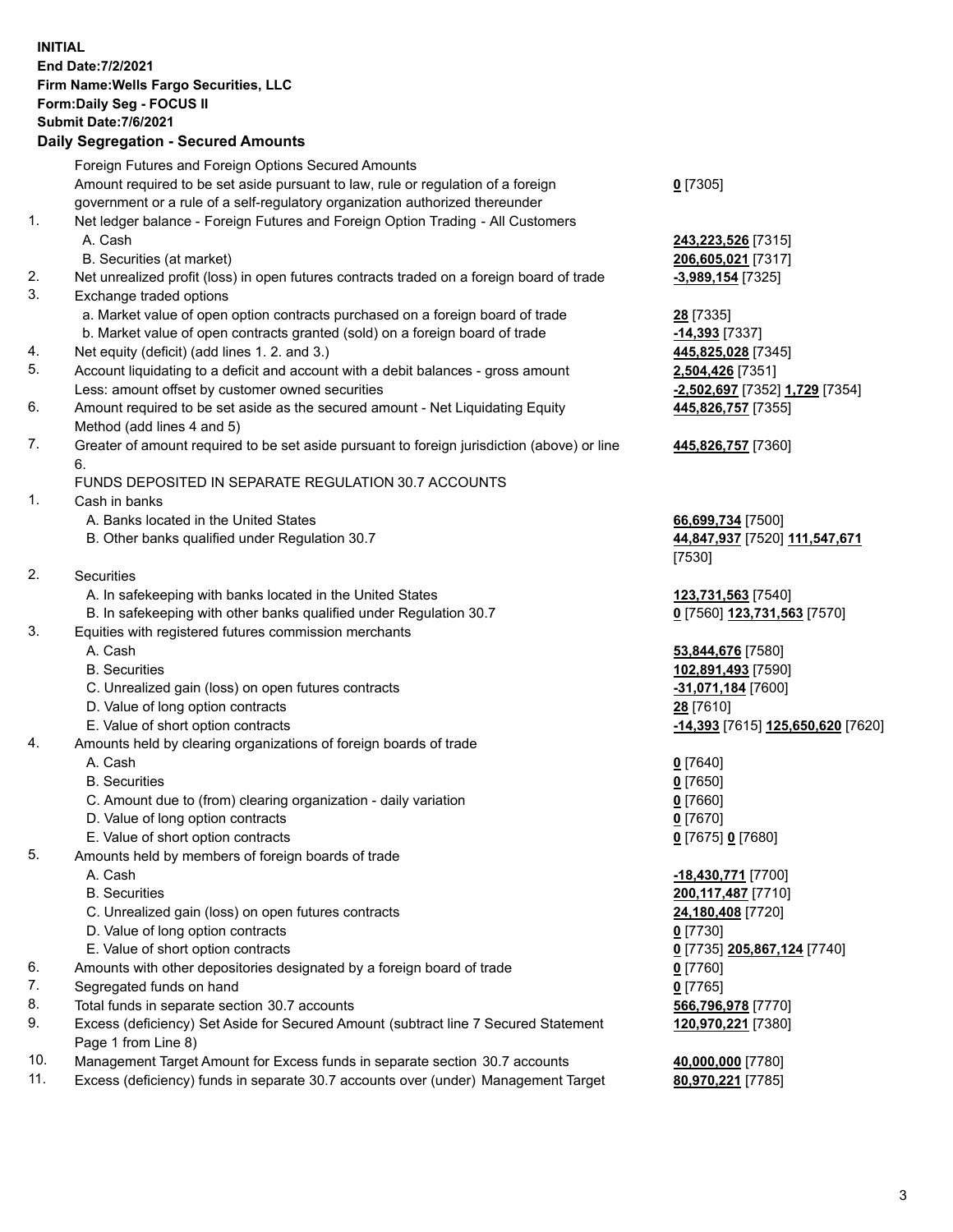| <b>INITIAL</b> | End Date: 7/2/2021<br>Firm Name: Wells Fargo Securities, LLC<br>Form: Daily Seg - FOCUS II<br>Submit Date: 7/6/2021<br>Daily Segregation - Segregation Statement |                                |
|----------------|------------------------------------------------------------------------------------------------------------------------------------------------------------------|--------------------------------|
|                | SEGREGATION REQUIREMENTS(Section 4d(2) of the CEAct)                                                                                                             |                                |
| 1.             | Net ledger balance                                                                                                                                               |                                |
|                | A. Cash                                                                                                                                                          | 4,005,480,076 [7010]           |
|                | B. Securities (at market)                                                                                                                                        | 1,940,750,749 [7020]           |
| 2.             | Net unrealized profit (loss) in open futures contracts traded on a contract market                                                                               | -1,323,741,247 [7030]          |
| 3.             | Exchange traded options                                                                                                                                          |                                |
|                | A. Add market value of open option contracts purchased on a contract market                                                                                      | 1,396,146,965 [7032]           |
|                | B. Deduct market value of open option contracts granted (sold) on a contract market                                                                              | -1,424,893,774 [7033]          |
| 4.             | Net equity (deficit) (add lines 1, 2 and 3)                                                                                                                      | 4,593,742,769 [7040]           |
| 5.             | Accounts liquidating to a deficit and accounts with                                                                                                              |                                |
|                | debit balances - gross amount                                                                                                                                    | 162,527,583 [7045]             |
|                | Less: amount offset by customer securities                                                                                                                       | -162,526,787 [7047] 796 [7050] |
| 6.             | Amount required to be segregated (add lines 4 and 5)                                                                                                             | 4,593,743,565 [7060]           |
|                | FUNDS IN SEGREGATED ACCOUNTS                                                                                                                                     |                                |
| 7.             | Deposited in segregated funds bank accounts                                                                                                                      |                                |
|                | A. Cash                                                                                                                                                          | 195,337,911 [7070]             |
|                | B. Securities representing investments of customers' funds (at market)                                                                                           | 5,002,842 [7080]               |
|                | C. Securities held for particular customers or option customers in lieu of cash (at<br>market)                                                                   | 615,457,536 [7090]             |
| 8.             | Margins on deposit with derivatives clearing organizations of contract markets                                                                                   |                                |
|                | A. Cash                                                                                                                                                          | 1,741,093,953 [7100]           |
|                | B. Securities representing investments of customers' funds (at market)                                                                                           | 1,275,231,073 [7110]           |
|                | C. Securities held for particular customers or option customers in lieu of cash (at                                                                              | 1,325,293,213 [7120]           |
|                | market)                                                                                                                                                          |                                |
| 9.             | Net settlement from (to) derivatives clearing organizations of contract markets                                                                                  | -32,649,567 [7130]             |
| 10.            | Exchange traded options                                                                                                                                          |                                |
|                | A. Value of open long option contracts                                                                                                                           | 1,396,146,965 [7132]           |
|                | B. Value of open short option contracts                                                                                                                          | -1,424,893,774 [7133]          |
| 11.            | Net equities with other FCMs                                                                                                                                     |                                |
|                | A. Net liquidating equity                                                                                                                                        | $0$ [7140]                     |
|                | B. Securities representing investments of customers' funds (at market)                                                                                           | $0$ [7160]                     |
|                | C. Securities held for particular customers or option customers in lieu of cash (at                                                                              | $0$ [7170]                     |
|                | market)                                                                                                                                                          |                                |
| 12.            | Segregated funds on hand                                                                                                                                         | $0$ [7150]                     |
| 13.            | Total amount in segregation (add lines 7 through 12)                                                                                                             | 5,096,020,152 [7180]           |
| 14.            | Excess (deficiency) funds in segregation (subtract line 6 from line 13)                                                                                          | 502,276,587 [7190]             |
| 15.            | Management Target Amount for Excess funds in segregation                                                                                                         | 270,000,000 [7194]             |
| 16.            | Excess (deficiency) funds in segregation over (under) Management Target Amount                                                                                   | 232,276,587 [7198]             |
|                | <b>Excess</b>                                                                                                                                                    |                                |